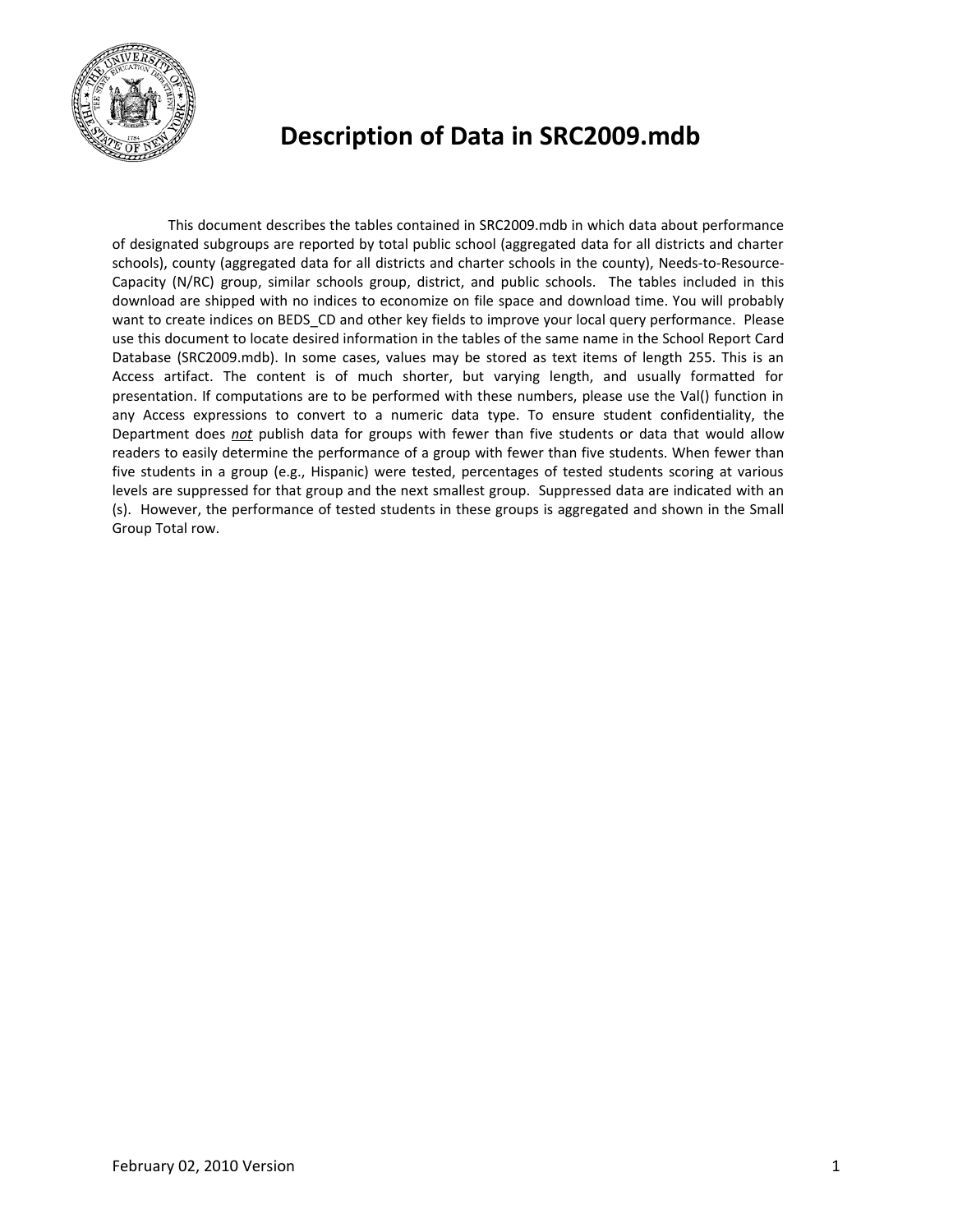#### **Table of Contents**

| Tables: ELA3, ELA4, ELA5, ELA6, ELA7, ELA8, Math3, Math4, Math5, Math6, Math7, Math8,    |
|------------------------------------------------------------------------------------------|
| Tables: Total Cohort ELA, Math, Global History & Geography, US History & Government, and |
|                                                                                          |
|                                                                                          |
|                                                                                          |
|                                                                                          |
| Table: New York State English as a Second Language Achievement Test (NYSESLAT) Annual    |
|                                                                                          |
|                                                                                          |
|                                                                                          |
|                                                                                          |
|                                                                                          |
|                                                                                          |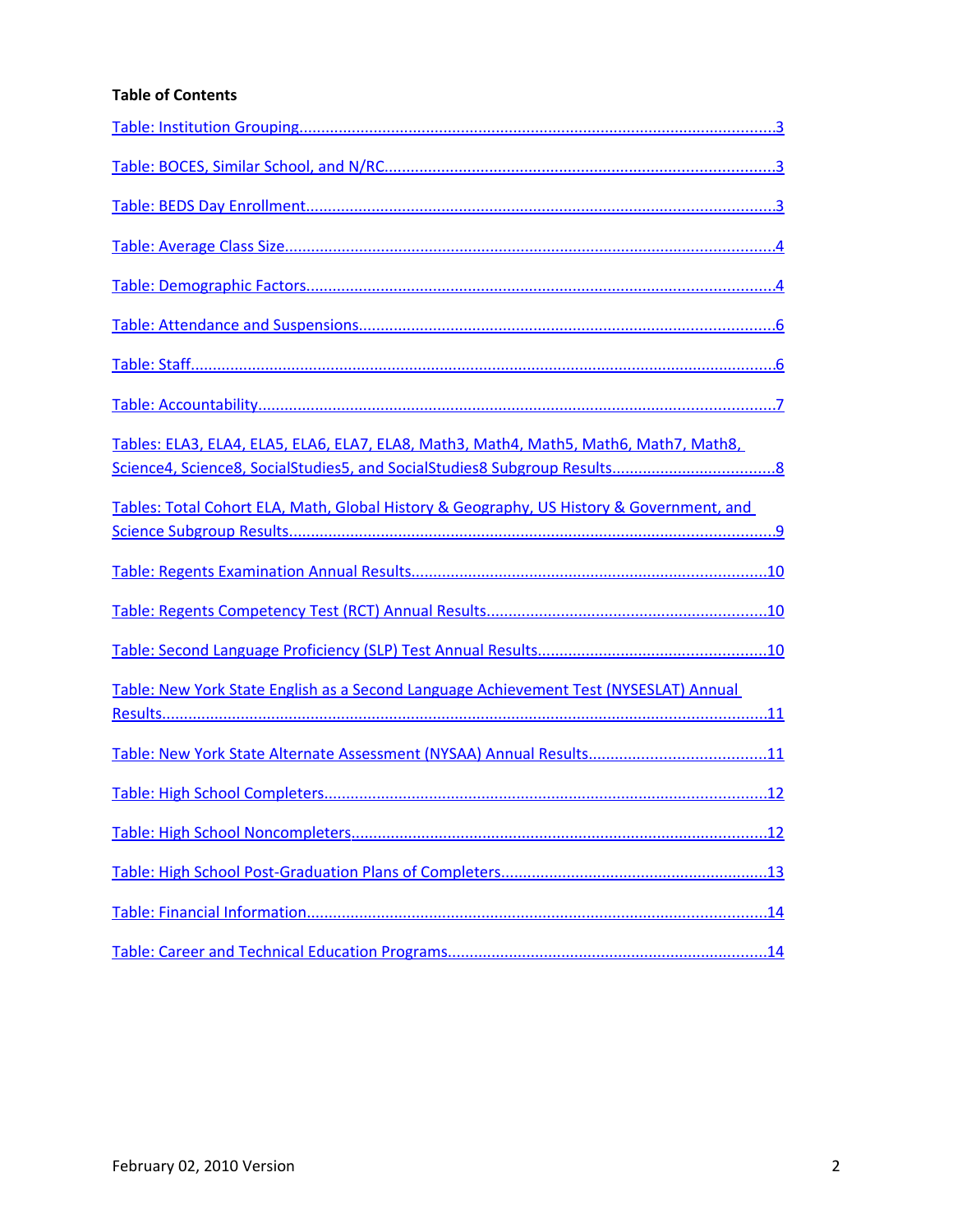## <span id="page-2-0"></span>**Table: Institution Grouping**

| <b>Name</b>        | <b>Description</b>                                                                                            | <b>Type</b>   | <b>Size</b> |
|--------------------|---------------------------------------------------------------------------------------------------------------|---------------|-------------|
| <b>GROUP CODE</b>  | Aggregation group code                                                                                        | <b>Number</b> | 2           |
| <b>GROUP NAME</b>  | Aggregation group name (Need Resource Capacity,<br>County Public Schools, Similar Schools)                    | Text          | 255         |
| ENTITY CD          | 12-digit code for public schools statewide, county,<br>N/RC group, similar schools group, district, or school | <b>Text</b>   | 12          |
| <b>ENTITY NAME</b> | Entity name (school, district, etc.)                                                                          | Text          | 255         |

## <span id="page-2-2"></span>**Table: BOCES, Similar School, and N/RC**

| <b>Name</b>       | <b>Description</b>                                                             | <b>Type</b>   | <b>Size</b>    |
|-------------------|--------------------------------------------------------------------------------|---------------|----------------|
| ENTITY CD         | 12-digit code for public schools                                               | <b>Text</b>   | 12             |
| SCHOOL NAME       | Name of school                                                                 | Text          | 255            |
| <b>YEAR</b>       | School year (2007 for 2006-07, 2008 for 2007-08,<br>and 2009 for 2008-09)      | <b>Number</b> | $\overline{4}$ |
| DISTRICT_CD       | 8-digit code of school district                                                | Text          | 8              |
| DISTRICT NAME     | Name of school district                                                        | <b>Text</b>   | 255            |
| BOCES CD          | 4-digit code of BOCES                                                          | Text          | 4              |
| <b>BOCES_NAME</b> | Name of BOCES                                                                  | <b>Text</b>   | 255            |
| COUNTY_CD         | 2-digit county code                                                            | Text          | $\overline{2}$ |
| COUNTY_NAME       | Name of county                                                                 | Text          | 40             |
| SIM_SCH_CD_E      | Similar school category for Grade 3 and 4 assessment<br>performance results    | Text          | 12             |
| SIM SCH CD M      | Similar school category for Grade 5, 6, 7, 8<br>assessment performance results | Text          | 12             |
| SIM_SCH_CD_H      | Similar school category for Grades 9-12 assessment<br>performance results      | Text          | 12             |
| SIM_SCH_CD_K12    | Similar school category into which a school falls                              | Text          | 12             |
| NEEDS INDEX       | Need to Resource Capacity Category                                             | Text          | 12             |

## <span id="page-2-1"></span>**Table: BEDS Day Enrollment**

| <b>Name</b>  | <b>Description</b>                                                                                            | <b>Type</b>   | <b>Size</b>    |
|--------------|---------------------------------------------------------------------------------------------------------------|---------------|----------------|
| ENTITY CD    | 12-digit code for public schools statewide, county, N/RC group,<br>similar schools group, district, or school | <b>Text</b>   | 12             |
| ENTITY NAME  | Entity name (school, district, etc.)                                                                          | Text          | 255            |
| <b>YEAR</b>  | School year (2007 for 2006-07, 2008 for 2007-08, and 2009 for<br>$2008 - 09$                                  | Number        | $\overline{4}$ |
| <b>PK</b>    | Total pre-kindergarten enrollment                                                                             | Number        | 12             |
| <b>KHALF</b> | Total half-day kindergarten enrollment                                                                        | Number        | 12             |
| <b>KFULL</b> | Total full-day kindergarten enrollment                                                                        | Number        | 12             |
| 1            | Total enrollment in grade 1                                                                                   | <b>Number</b> | 12             |
| 2            | Total enrollment in grade 2                                                                                   | Number        | 12             |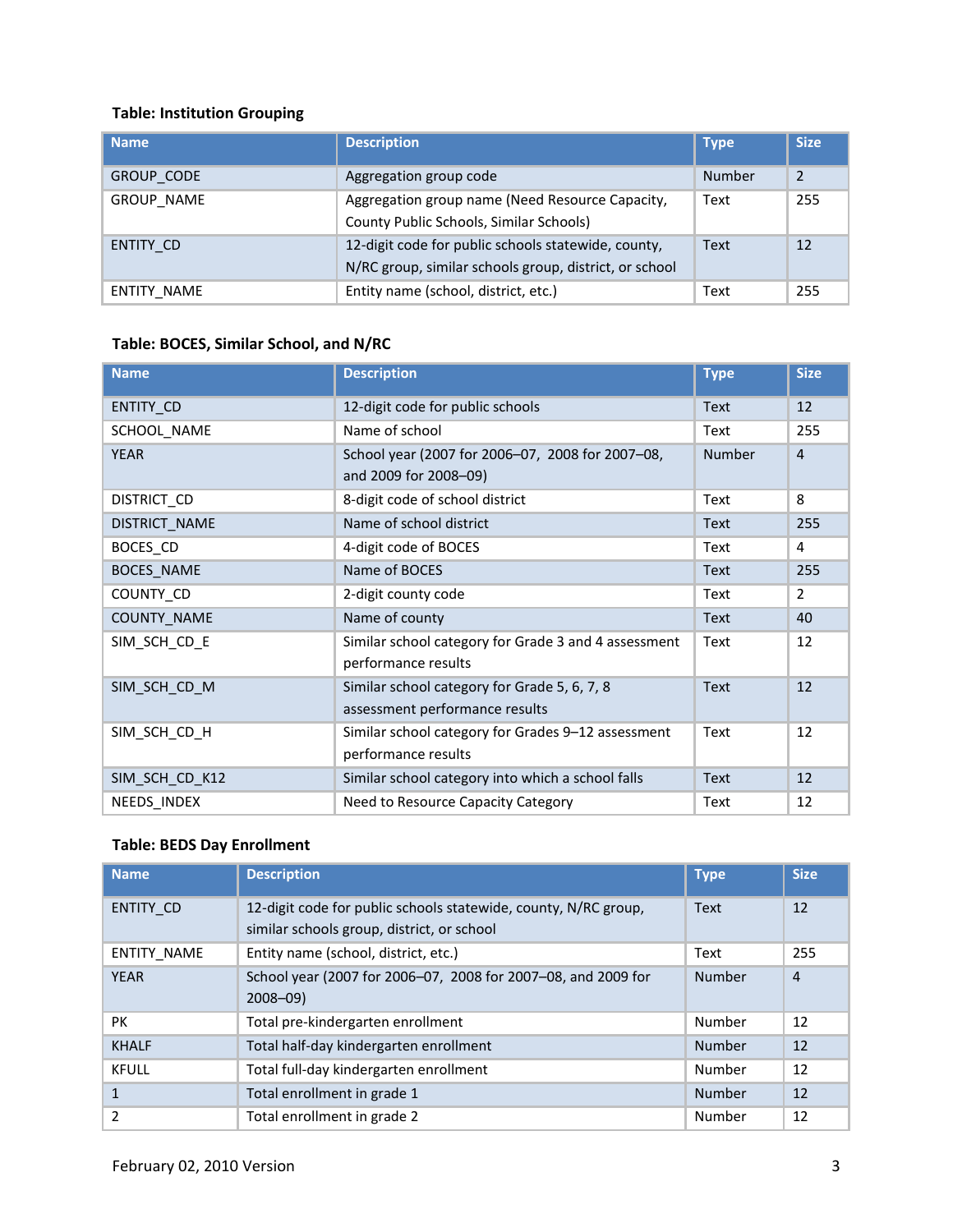| <b>Name</b> | <b>Description</b>                   | <b>Type</b>   | <b>Size</b> |
|-------------|--------------------------------------|---------------|-------------|
| 3           | Total enrollment in grade 3          | <b>Number</b> | 12          |
| 4           | Total enrollment in grade 4          | Number        | 12          |
| 5           | Total enrollment in grade 5          | <b>Number</b> | 12          |
| 6           | Total enrollment in grade 6          | Number        | 12          |
| 7           | Total enrollment in grade 7          | <b>Number</b> | 12          |
| 8           | Total enrollment in grade 8          | Number        | 12          |
| 9           | Total enrollment in grade 9          | <b>Number</b> | 12          |
| 10          | Total enrollment in grade 10         | Number        | 12          |
| 11          | Total enrollment in grade 11         | <b>Number</b> | 12          |
| 12          | Total enrollment in grade 12         | Number        | 12          |
| <b>UGE</b>  | Total ungraded elementary enrollment | <b>Number</b> | 12          |
| <b>UGS</b>  | Total ungraded secondary enrollment  | Number        | 12          |

## <span id="page-3-1"></span>**Table: Average Class Size**

| <b>Name</b>                     | <b>Description</b>                                                                                            | <b>Type</b>   | <b>Size</b>    |
|---------------------------------|---------------------------------------------------------------------------------------------------------------|---------------|----------------|
| <b>ENTITY CD</b>                | 12-digit code for public schools statewide, county, N/RC group,<br>similar schools group, district, or school | Text          | 12             |
| <b>ENTITY NAME</b>              | Entity name (school, district, etc.)                                                                          | Text          | 255            |
| <b>YEAR</b>                     | School Year (2007 for 2006-07, 2008 for 2007-08, and 2009 for<br>$2008 - 09$                                  | Number        | $\overline{4}$ |
| <b>COMMON BRAN</b><br><b>CH</b> | Number of students in self-contained classes in Grades 1–6 divided<br>by the number of those classes          | Number        | 12             |
| <b>GRADE 8 MATH</b>             | Number of students registered in Grade 8 math classes divided by<br>the number of those classes               | <b>Number</b> | 12             |
| <b>GRADE 8 ENGLIS</b><br>H      | Number of students registered in Grade 8 English classes divided by<br>the number of those classes            | Number        | 12             |
| GRADE 8 SCI                     | Number of students registered in Grade 8 science classes divided by<br>the number of those classes            | Number        | 12             |
| GRADE 8 SS                      | Number of students registered in Grade 8 social studies classes<br>divided by the number of those classes     | Number        | 12             |
| GRADE 10 MATH                   | Number of students registered in Grade 10 math classes divided by<br>the number of those classes              | Number        | 12             |
| GRADE 10 ENGLI<br><b>SH</b>     | Number of students registered in Grade 10 English classes divided<br>by the number of those classes           | Number        | 12             |
| GRADE 10 SCI                    | Number of students registered in Grade 10 science classes divided<br>by the number of those classes           | Number        | 12             |
| GRADE_10_SS                     | Number of students registered in Grade 10 social studies classes<br>divided by the number of those classes    | Number        | 12             |

#### <span id="page-3-0"></span>**Table: Demographic Factors**

| Name      | <b>Description</b>                                                                                            | <b>Type</b> | <b>Size</b> |
|-----------|---------------------------------------------------------------------------------------------------------------|-------------|-------------|
| ENTITY CD | 12-digit code for public schools statewide, county, N/RC group,<br>similar schools group, district, or school | Text        | 12          |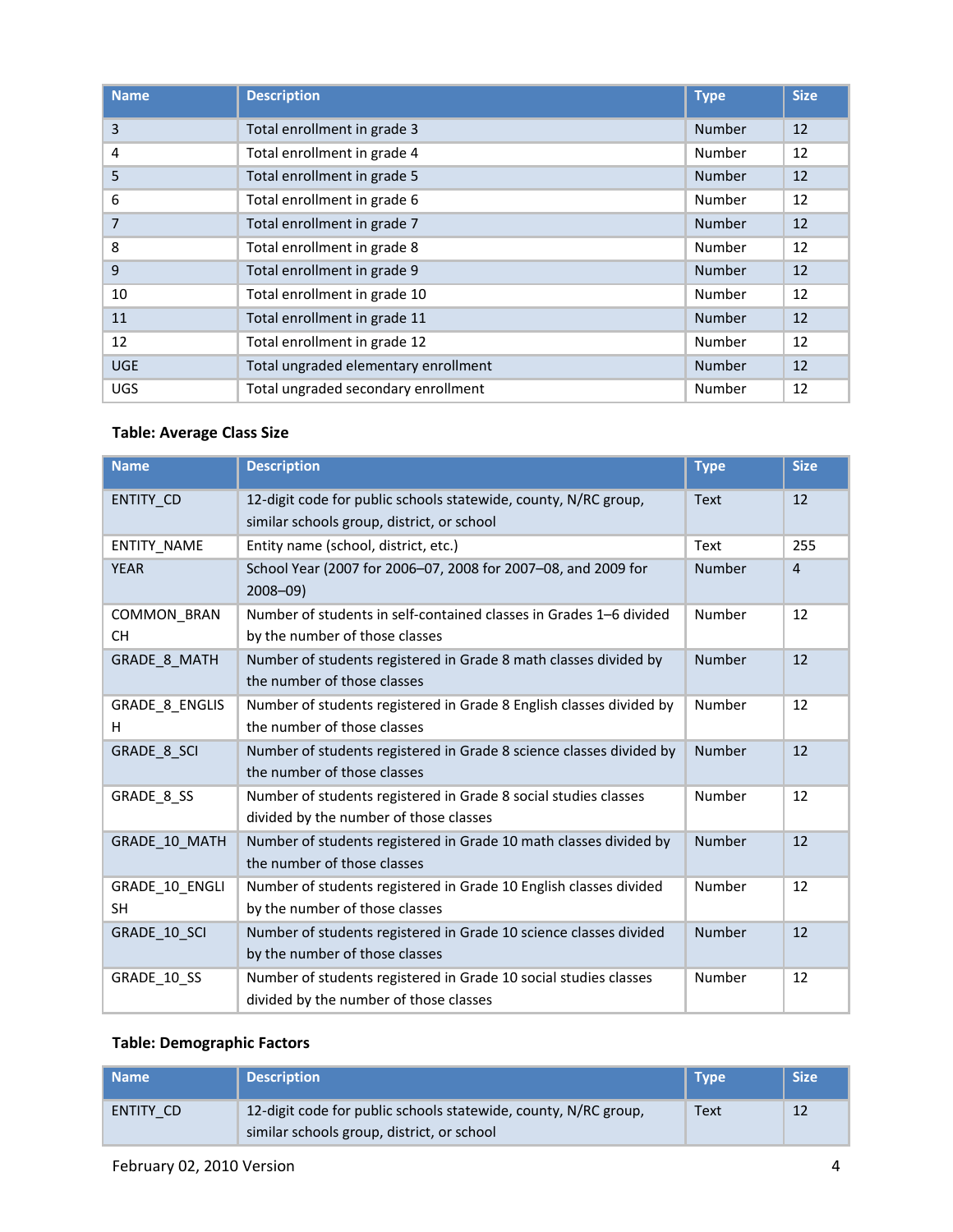| <b>Name</b>                  | <b>Description</b>                                                                                      | <b>Type</b> | <b>Size</b>    |
|------------------------------|---------------------------------------------------------------------------------------------------------|-------------|----------------|
| ENTITY_NAME                  | Name of entity (school, district, etc.)                                                                 | Text        | 255            |
| <b>YEAR</b>                  | School Year (2007 for 2006-07, 2008 for 2007-08, and 2009 for<br>$2008 - 09$                            | Number      | $\overline{4}$ |
| NUM_FREE_LUNC<br>H           | Number of students eligible for free lunch                                                              | Number      | 12             |
| PER FREE LUNCH               | Percentage of enrolled students eligible for free lunch                                                 | Number      | 12             |
| NUM REDUCED L<br><b>UNCH</b> | Number of students eligible for reduced-price lunch                                                     | Number      | 12             |
| PER REDUCED L<br><b>UNCH</b> | Percentage of enrolled students eligible for reduced-price lunch                                        | Number      | 12             |
| PER STABILITY                | Percent of students in the highest grade who were also enrolled at<br>any time during the previous year | Number      | 12             |
| NUM_LEP                      | Number of limited English proficient students                                                           | Number      | 12             |
| PER LEP                      | Percent of limited English proficient students                                                          | Number      | 12             |
| NUM_AM_IND                   | Number of American Indian or Alaska Native students                                                     | Number      | 12             |
| PER AM IND                   | Percent of American Indian or Alaska Native students                                                    | Number      | 12             |
| <b>NUM BLACK</b>             | Number of Black or African American students                                                            | Number      | 12             |
| PER BLACK                    | Percent of Black or African American students                                                           | Number      | 12             |
| <b>NUM HISP</b>              | Number of Hispanic or Latino students                                                                   | Number      | 12             |
| PER HISP                     | Percent of Hispanic or Latino students                                                                  | Number      | 12             |
| <b>NUM ASIAN</b>             | Number of Asian or Native Hawaiian/Other Pacific Islander students                                      | Number      | 12             |
| PER ASIAN                    | Percent of Asian or Native Hawaiian/Other Pacific Islander students                                     | Number      | 12             |
| NUM WHITE                    | Number of White students                                                                                | Number      | 12             |
| PER WHITE                    | Percent of White students                                                                               | Number      | 12             |
| <b>NUM Multi</b>             | <b>Number of Multiracial students</b>                                                                   | Number      | 12             |
| PER_Multi                    | Percent of Multiracial students                                                                         | Number      | 12             |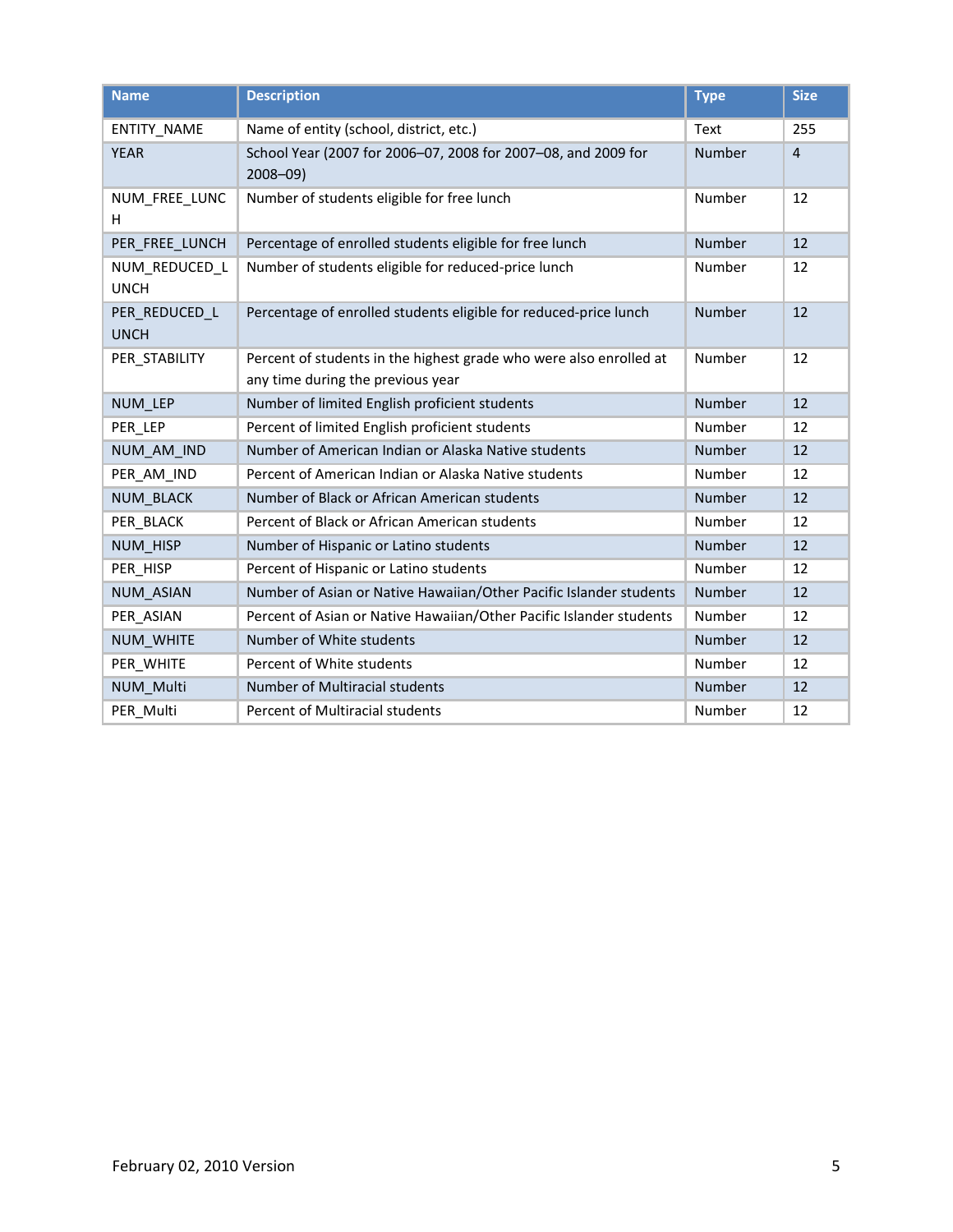## <span id="page-5-1"></span>**Table: Attendance and Suspensions**

| <b>Name</b>        | <b>Description</b>                                                           | <b>Type</b>   | <b>Size</b>    |
|--------------------|------------------------------------------------------------------------------|---------------|----------------|
| ENTITY CD          | 12-digit code for public schools and districts                               | <b>Text</b>   | 12             |
| <b>ENTITY NAME</b> | Name of entity (school or district)                                          | Text          | 255            |
| <b>YEAR</b>        | School Year (2006 for 2005-06, 2007 for 2006-07, and 2008 for<br>$2007 - 08$ | <b>Number</b> | $\overline{4}$ |
| ATTENDANCE RATE    | Annual attendance rate                                                       | Number        | 12             |
| NUM SUSPENSIONS    | Number of students suspended                                                 | <b>Number</b> | 12             |
| PER SUSPENSIONS    | Percent of students suspended                                                | Number        | 12             |

#### <span id="page-5-0"></span>**Table: Staff**

| <b>Name</b>        | <b>Description</b>                                                        | <b>Type</b>   | <b>Size</b> |
|--------------------|---------------------------------------------------------------------------|---------------|-------------|
| ENTITY_CD          | 12-digit code for school                                                  | Text          | 12          |
| ENTITY_NAME        | Name of school                                                            | Text          | 255         |
| <b>YEAR</b>        | School Year (2007 for 2006-07, 2008 for 2007-08,<br>and 2009 for 2008-09) | Number        | $\sqrt{4}$  |
| DISTRICT_CD        | 8-digit code of school district                                           | Text          | 8           |
| DISTRICT_NAME      | Name of school district                                                   | Text          | 255         |
| CSO NAME           | School principal name                                                     | Text          | 255         |
| <b>STREET</b>      | School mailing address                                                    | <b>Text</b>   | 255         |
| <b>CITY</b>        | School city address                                                       | Text          | 255         |
| <b>PHONE</b>       | School telephone number                                                   | Text          | 255         |
| <b>GRADE RANGE</b> | Range of grades from low to high                                          | Text          | 255         |
| <b>NUM TEACH</b>   | Total number of teachers                                                  | <b>Number</b> | 12          |
| NUM_NO_VALID_CERT  | Number of teachers with no valid teaching certificate                     | Number        | 12          |
| PER NO VALID CERT  | Percent of teachers with no valid teaching certificate                    | Number        | 12          |
| NUM TEACH OUT CERT | Number of individuals teaching out of certification                       | Number        | 12          |
| PER TEACH OUT CERT | Percent of individuals teaching out of certification                      | Number        | 12          |
| NUM_FEWER_3YRS_EXP | Number of teachers with fewer than three years of<br>teaching experience  | Number        | 12          |
| PER_FEWER_3YRS_EXP | Percent of teachers with fewer than three years of<br>teaching experience | Number        | 12          |
| NUM MAS PLUS       | Number of teachers with Master's Degree plus 30<br>hours or doctorate     | Number        | 12          |
| PER MAS PLUS       | Percent of teachers with Master's Degree plus 30<br>hours or doctorate    | Number        | 12          |
| NUM CORE           | Total number of core classes taught                                       | Number        | 12          |
| PER_NOT_HQ         | Percent of core classes not taught by highly qualified<br>teachers        | Number        | 12          |
| NUM_CLASS          | Total number of classes taught                                            | Number        | 12          |
| NUM_NO_APPROP_CERT | Number of classes taught by teachers without<br>appropriate certification | Number 12     |             |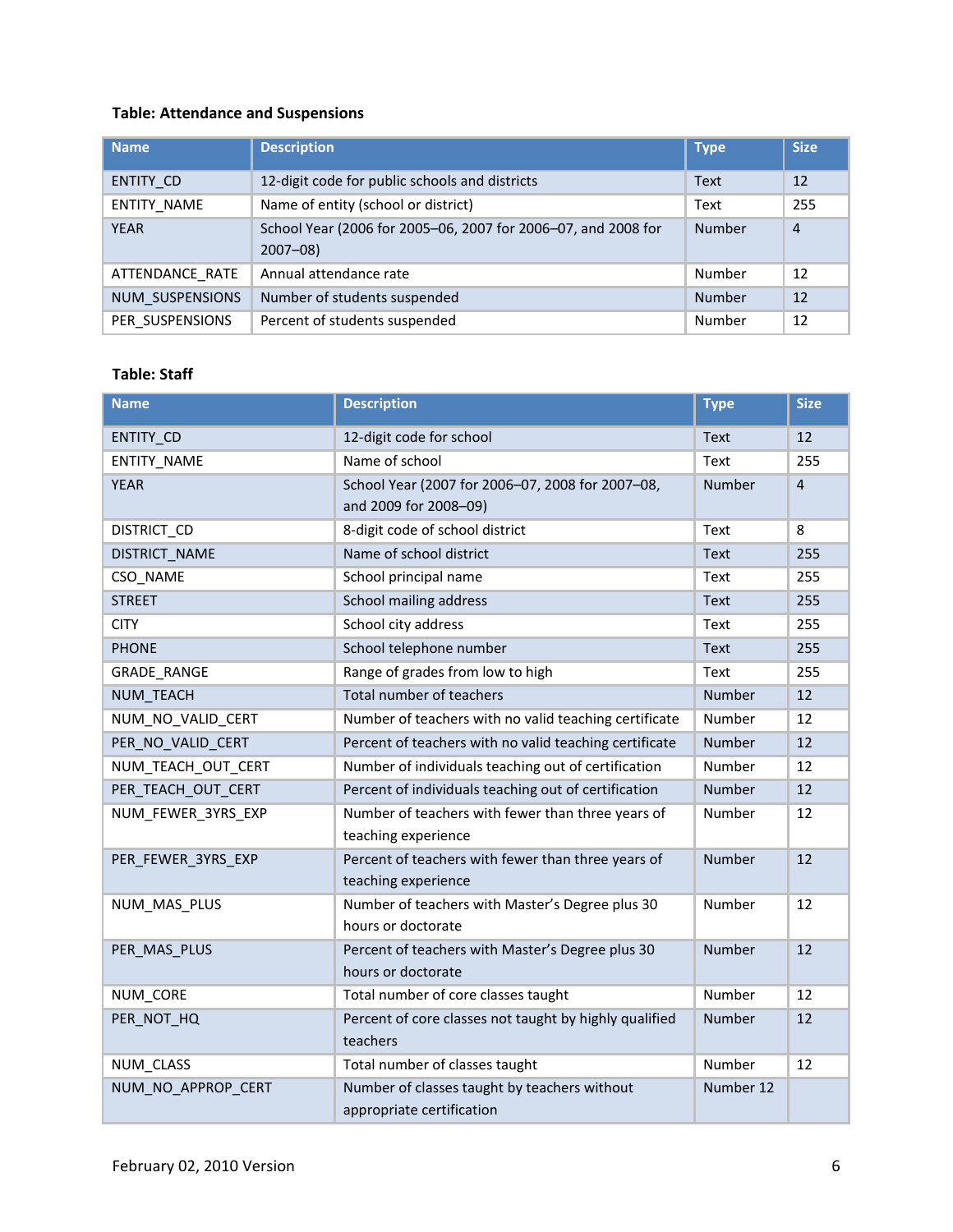| <b>Name</b>              | <b>Description</b>                                   | <b>Type</b>   | <b>Size</b> |
|--------------------------|------------------------------------------------------|---------------|-------------|
| PER_NO_APPROP_CERT       | Percent of classes taught by teachers without        | Number        | 12          |
|                          | appropriate certification                            |               |             |
| PER_TURN_FIVE_YRS        | Turnover rate of teachers with fewer than five years | <b>Number</b> | 12          |
|                          | of experience                                        |               |             |
| PER TURN ALL             | Turnover rate of all teachers                        | Number        | 12          |
| NUM_FT_OTH_PROF_STAFF    | Number of full-time professional staff other than    | <b>Number</b> | 12          |
|                          | teachers, principals, and asst principals            |               |             |
| NUM_PT_OTH_PROF_STAFF    | Number of part-time professional staff other than    | Number        | 12          |
|                          | teachers, principals, and asst principals            |               |             |
| NUM FT PARAPROFESSIONALS | Number of full-time paraprofessional staff           | <b>Number</b> | 12          |
| NUM_PT_PARAPROFESSIONALS | Number of part-time paraprofessional staff           | Number        | 12          |
| NUM_FT_ASST_PRINCIPALS   | Number of full-time assistant principals             | <b>Number</b> | 12          |
| NUM PT ASST PRINCIPALS   | Number of part-time assistant principals             | <b>Number</b> | 12          |
| NUM FT PRINCIPALS        | Number of full-time principals                       | <b>Number</b> | 12          |
| NUM PT PRINCIPALS        | Number of part-time principals                       | Number        | 12          |

#### <span id="page-6-0"></span>**Table: Accountability**

| <b>Name</b>           | <b>Description</b>                                                                                                                                                        | <b>Type</b> | <b>Size</b>    |
|-----------------------|---------------------------------------------------------------------------------------------------------------------------------------------------------------------------|-------------|----------------|
| <b>ENTITY CD</b>      | 12-digit code for public schools statewide, district, or<br>school                                                                                                        | Text        | 12             |
| <b>ENTITY NAME</b>    | The name of the entity (school or district)                                                                                                                               | Text        | 255            |
| ACC YEAR              | Accountability Year (2008 for 2007-08, 2009 for<br>2008-09, and 2010 for 2009-2010)                                                                                       | Number      | $\overline{4}$ |
| <b>TITLE1 2004</b>    | Title I received in 2003-04                                                                                                                                               | Text        | 4              |
| <b>TITLE1 2005</b>    | Title I received in 2004-05                                                                                                                                               | <b>Text</b> | $\overline{4}$ |
| <b>TITLE1 2006</b>    | Title I received in 2005-06                                                                                                                                               | Text        | 4              |
| <b>TITLE1 2007</b>    | Title I received in 2006-07                                                                                                                                               | <b>Text</b> | $\overline{4}$ |
| <b>TITLE1 2008</b>    | Title I received in 2007-08                                                                                                                                               | Text        | 4              |
| <b>TITLE1 2009</b>    | Title I received in 2008-09                                                                                                                                               | <b>Text</b> | $\overline{4}$ |
| <b>TITLE1 2010</b>    | Title I received in 2009-10                                                                                                                                               | Text        | 4              |
| ACCOUNTABILITYMEASURE | The grade/subject accountability measure (e.g.,<br>Elementary/Middle-Level ELA, Graduation Rate, etc.)                                                                    | <b>Text</b> | 255            |
| ACC NAME              | Accountability subgroup name (e.g., All Students,<br>LEP, Students with Disabilities, etc.)                                                                               | Text        | 255            |
| <b>NUM ENROLL</b>     | Number of students enrolled in the district/school<br>during the test administration period<br>(elementary/middle level) or number of $12th$ graders<br>(secondary level) | <b>Text</b> | 12             |
| NUM PARTIC            | Number of students from NUM ENROLL with a valid<br>score for accountability purposes                                                                                      | Text        | 12             |
| PER PARTIC            | Percent of students from NUM ENROLL with a valid<br>score for accountability purposes                                                                                     | <b>Text</b> | 12             |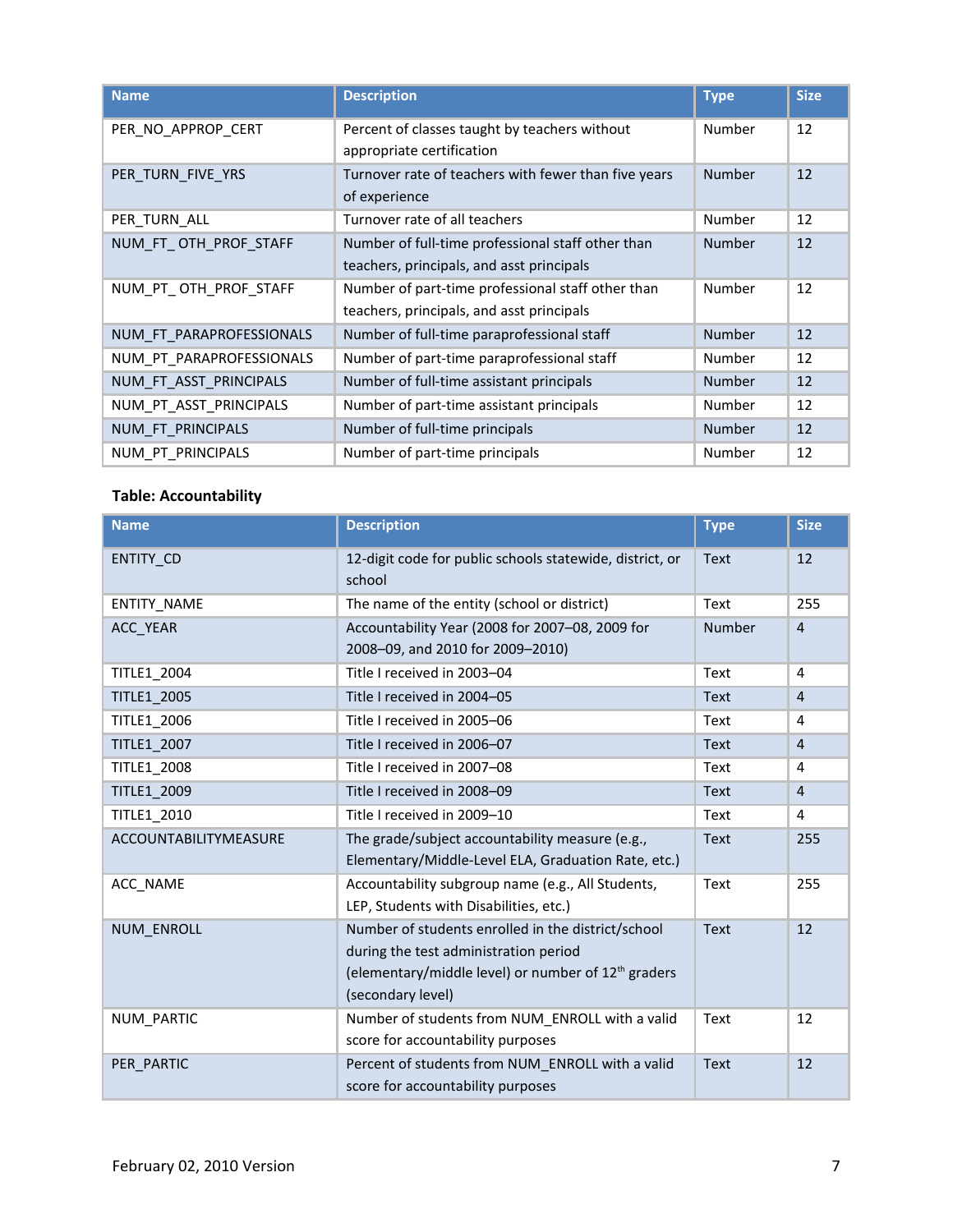| <b>Name</b>           | <b>Description</b>                                                                                                  | <b>Type</b> | <b>Size</b> |
|-----------------------|---------------------------------------------------------------------------------------------------------------------|-------------|-------------|
| NUM_PERF              | Number of continuously enrolled tested students<br>(elementary/middle level) or cohort members<br>(secondary level) | Text        | 12          |
| PI_G_RATE             | Performance Index or Graduation Rate                                                                                | <b>Text</b> | 12          |
| AMO_STAND             | Effective AMO or State Standard for the group size<br>for NUM PERF                                                  | Text        | 12          |
| CURRENT_SH_TARGET     | Safe harbor or progress target for the current year                                                                 | <b>Text</b> | 12          |
| NEXT_SH_TARGET        | Safe harbor or progress target for the next<br>(following) year                                                     | Text        | 12          |
| MET_PART              | Indication of met the participation criterion (Y or N)                                                              | <b>Text</b> | 255         |
| MET_PERF              | Indication of met the performance criterion (Met, SH,<br>SH34, Did Not Meet)                                        | Text        | 255         |
| <b>AYP</b>            | Indication of made Adequate Yearly Progress (AYP)<br>(Yes or No)                                                    | <b>Text</b> | 255         |
| <b>CURRENT_STATUS</b> | Accountability status for the measure for the current<br>year                                                       | Text        | 255         |
| PROS STATUS           | Potential accountability status for the measure for<br>the next (following) year (districts only, from Failfast)    | Memo        | 600         |
| FINAL_STATUS          | Final accountability status for entity for the current<br>year                                                      | Text        | 255         |

# <span id="page-7-0"></span>**Tables: ELA3, ELA4, ELA5, ELA6, ELA7, ELA8, Math3, Math4, Math5, Math6, Math7, Math8, Science4, Science8, SocialStudies5, and SocialStudies8 Subgroup Results**

| <b>Name</b>        | <b>Description</b>                                       | <b>Type</b>   | <b>Size</b>    |
|--------------------|----------------------------------------------------------|---------------|----------------|
| ENTITY_CD          | 12-digit code for public schools statewide, county, N/RC | <b>Text</b>   | 12             |
|                    | group, similar schools group, district, or school        |               |                |
| ENTITY NAME        | Name of entity (school, district, etc.)                  | Text          | 255            |
| <b>YEAR</b>        | School Year (2008 for 2007-08 and 2009 for 2008-09)      | <b>Number</b> | $\overline{4}$ |
| SUBGROUP_NAME      | Demographics subgroup name                               | Text          | 40             |
| NUM TESTED         | Number of tested students with valid scores              | <b>Number</b> | 12             |
| LEVEL1 COUNT       | Number of students scoring at Level 1                    | Text          | 12             |
| LEVEL1_%TESTED     | Percent of students scoring at Level 1                   | Text          | 12             |
| LEVEL2 COUNT       | Number of students scoring at Level 2                    | Text          | 12             |
| LEVEL2 %TESTED     | Percent of students scoring at Level 2                   | Text          | 12             |
| LEVEL3 COUNT       | Number of students scoring at Level 3                    | Text          | 12             |
| LEVEL3 %TESTED     | Percent of students scoring at Level 3                   | <b>Text</b>   | 12             |
| LEVEL4 COUNT       | Number of students scoring at Level 4                    | Text          | 12             |
| LEVEL4 %TESTED     | Percent of students scoring at Level 4                   | Text          | 12             |
| TOTAL SCALE SCORES | Sum of student scores                                    | Text          | 12             |
| <b>MEAN SCORE</b>  | Computed mean of student scores                          | <b>Text</b>   | 12             |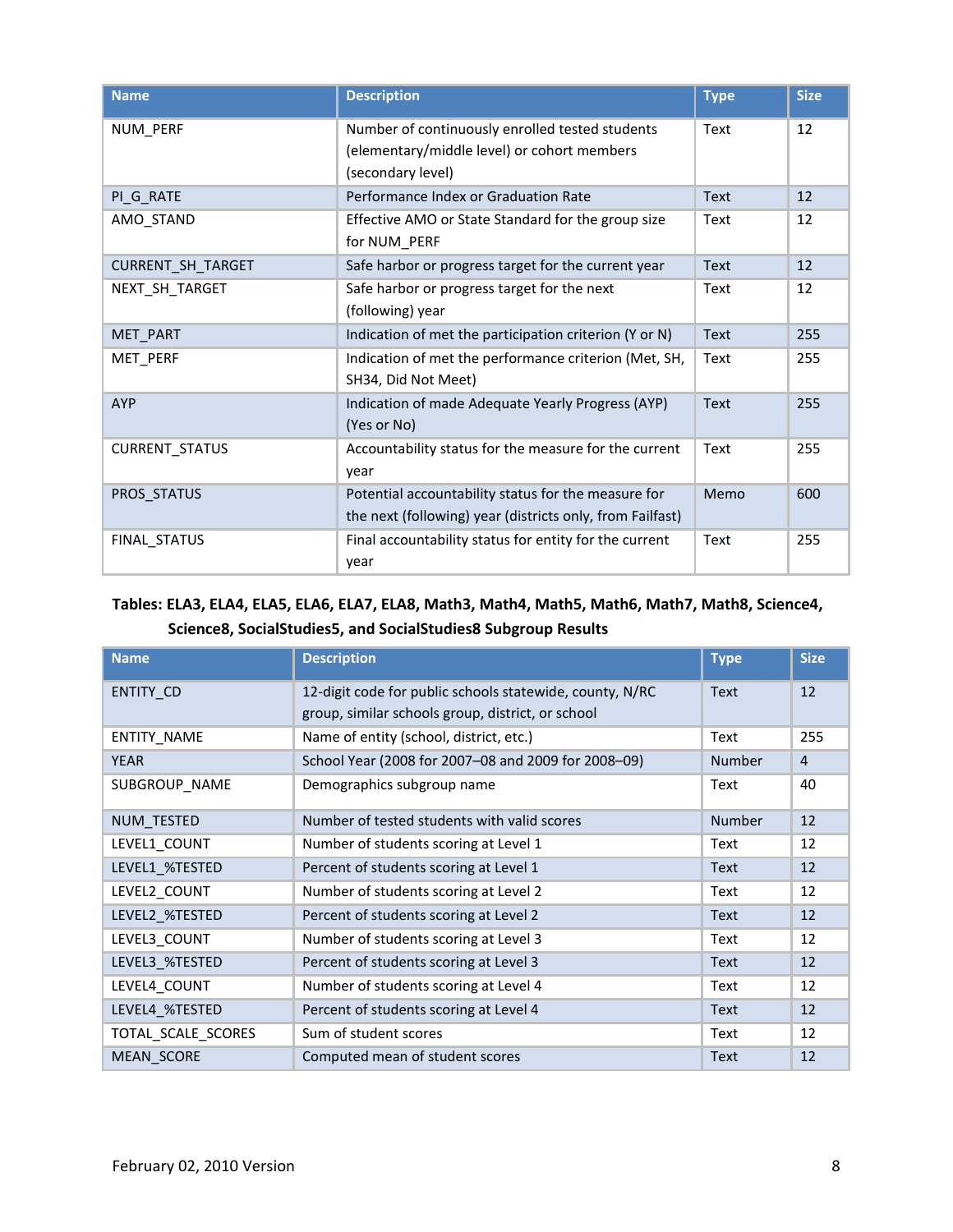# <span id="page-8-0"></span>**Tables: Total Cohort ELA, Math, Global History & Geography, US History & Government, and Science Subgroup Results**

| <b>Name</b>         | <b>Description</b>                                                                                                                  | <b>Type</b>   | <b>Size</b>    |
|---------------------|-------------------------------------------------------------------------------------------------------------------------------------|---------------|----------------|
| <b>ENTITY CD</b>    | 12-digit code for public schools statewide, district, or school                                                                     | <b>Text</b>   | 12             |
| <b>ENTITY NAME</b>  | Name of entity (school, district, etc.)                                                                                             | Text          | 255            |
| SUBGROUP NAME       | Demographics subgroup name                                                                                                          | <b>Text</b>   | 40             |
| <b>COHORT</b>       | Cohort Year (2004 for students first entering grade 9 in Fall<br>2004 and 2005 for students first entering grade 9 in Fall<br>2005) | Number        | $\overline{4}$ |
| COHORT_COUNT        | Number of students in total cohort                                                                                                  | <b>Number</b> | 12             |
| LEVEL1 COUNT        | Number in total cohort scoring at Level 1                                                                                           | Text          | 12             |
| LEVEL1 %COHORT      | Percent in total cohort scoring at Level 1                                                                                          | Text          | 12             |
| LEVEL2 COUNT        | Number in total cohort scoring at Level 2                                                                                           | Text          | 12             |
| LEVEL2_% COHORT     | Percent in total cohort scoring at Level 2                                                                                          | Text          | 12             |
| LEVEL3_COUNT        | Number in total cohort scoring at Level 3                                                                                           | Text          | 12             |
| LEVEL3 % COHORT     | Percent in total cohort scoring at Level 3                                                                                          | Text          | 12             |
| LEVEL4_COUNT        | Number in total cohort scoring at Level 4                                                                                           | Text          | 12             |
| LEVEL4 % COHORT     | Percent in total cohort scoring at Level 4                                                                                          | Text          | 12             |
| NOT_TESTED          | Number in total cohort not tested in this subject                                                                                   | Text          | 12             |
| NOT TESTED % COHORT | Percent in total cohort not tested in this subject                                                                                  | <b>Text</b>   | 12             |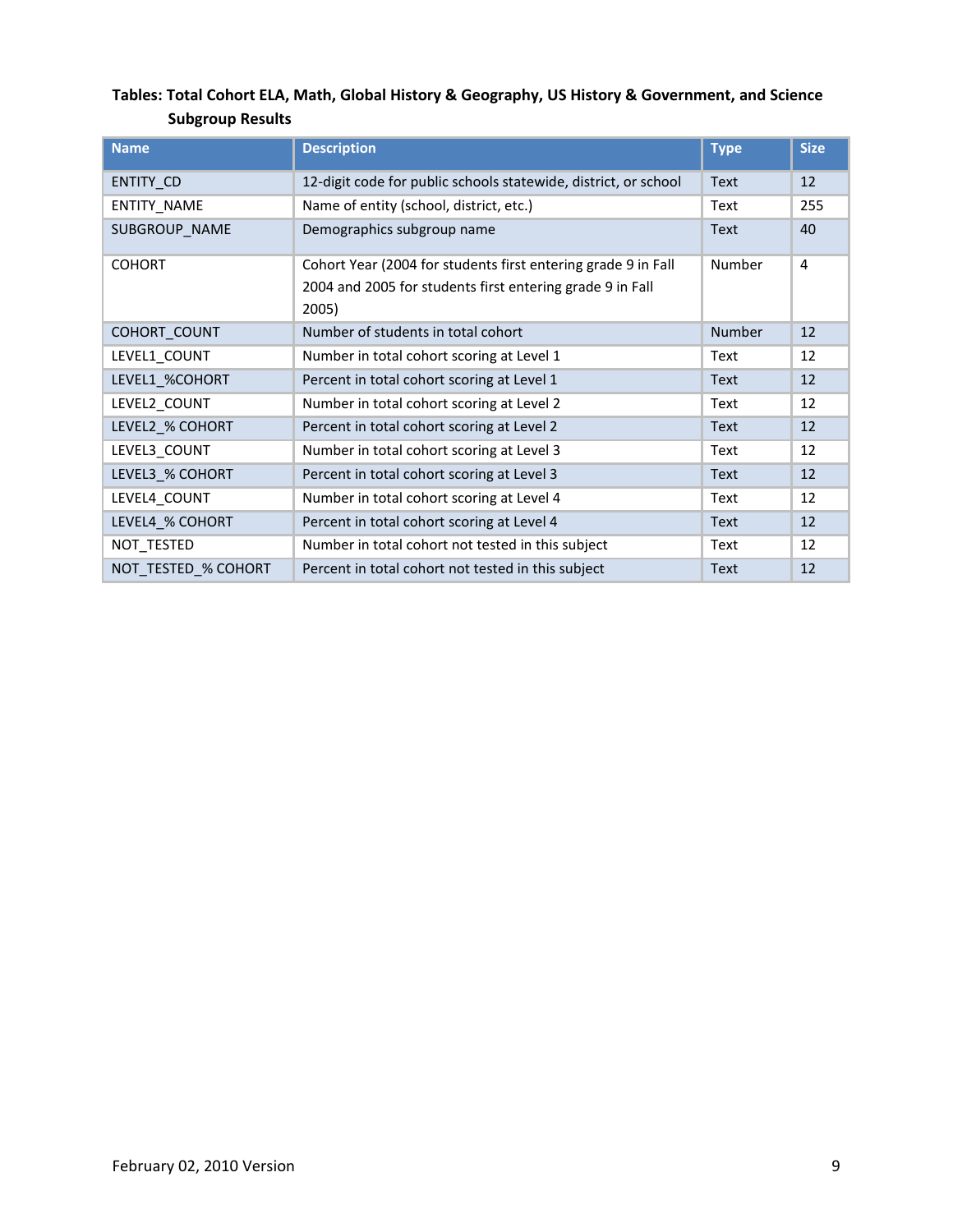#### <span id="page-9-2"></span>**Table: Regents Examination Annual Results**

| <b>Name</b>      | <b>Description</b>                                                                                            | <b>Type</b>   | <b>Size</b>    |
|------------------|---------------------------------------------------------------------------------------------------------------|---------------|----------------|
| ENTITY CD        | 12-digit code for public schools statewide, county, N/RC group,<br>similar schools group, district, or school | <b>Text</b>   | 12             |
| ENTITY_NAME      | Name of entity (school, district, etc.)                                                                       | Text          | 255            |
| YEAR             | School Year (2007 for 2006-07, 2008 for 2007-08, and 2009 for<br>$2008 - 09$                                  | <b>Number</b> | $\overline{4}$ |
| <b>SUBJECT</b>   | Regents examination subject                                                                                   | Text          | 40             |
| SUBGROUP_NAME    | Demographics subgroup name                                                                                    | <b>Text</b>   | 40             |
| <b>TESTED</b>    | Number of students tested with a valid score                                                                  | Number        | 12             |
| <b>NUM 0-54</b>  | Number of students tested scoring between 0 and 54                                                            | Text          | 12             |
| PER_0-54         | Percentage of students tested scoring between 0 and 54                                                        | Text          | 12             |
| <b>NUM 55-64</b> | Number of students tested scoring between 55 and 64                                                           | Text          | 12             |
| PER 55-64        | Percentage of students tested scoring between 55 and 64                                                       | Text          | 12             |
| NUM 65-84        | Number of students tested scoring between 65 and 84                                                           | Text          | 12             |
| PER 65-84        | Percentage of students tested scoring between 65 and 84                                                       | Text          | 12             |
| NUM 85-100       | Number of students tested scoring between 85 and 100                                                          | <b>Text</b>   | 12             |
| PER 85-100       | Percentage of students tested scoring between 85 and 100                                                      | Text          | 12             |

## <span id="page-9-1"></span>**Table: Regents Competency Test (RCT) Annual Results**

| <b>Name</b>     | <b>Description</b>                                              | <b>Type</b>   | <b>Size</b>    |
|-----------------|-----------------------------------------------------------------|---------------|----------------|
| ENTITY_CD       | 12-digit code for public schools statewide, county, N/RC group, | <b>Text</b>   | 12             |
|                 | similar schools group, district, or school                      |               |                |
| ENTITY_NAME     | Name of entity (school, district, etc.)                         | Text          | 255            |
| <b>YEAR</b>     | School Year (2007 for 2006-07, 2008 for 2007-08, and 2009 for   | <b>Number</b> | $\overline{4}$ |
|                 | $2008 - 09$                                                     |               |                |
| <b>SUBJECT</b>  | Regents competency test subject                                 | Text          | 40             |
| SUBGROUP NAME   | Demographics subgroup name                                      | <b>Text</b>   | 40             |
| TESTED          | Number of students tested with a valid score                    | Number        | 12             |
| NUM PASS        | Number of students tested passing                               | <b>Text</b>   | 12             |
| PER PASS        | Percentage of students tested passing                           | Text          | 12             |
| <b>NUM FAIL</b> | Number of students tested failing                               | <b>Text</b>   | 12             |
| PER FAIL        | Percentage of students tested failing                           | Text          | 12             |

#### <span id="page-9-0"></span>**Table: Second Language Proficiency (SLP) Test Annual Results**

| l Name      | <b>Description</b>                                                                                            | <b>Type</b> | <b>Size</b> |
|-------------|---------------------------------------------------------------------------------------------------------------|-------------|-------------|
| ENTITY CD   | 12-digit code for public schools statewide, county, N/RC group,<br>similar schools group, district, or school | Text        | 12          |
| ENTITY NAME | Name of entity (school, district, etc.)                                                                       | Text        | 255         |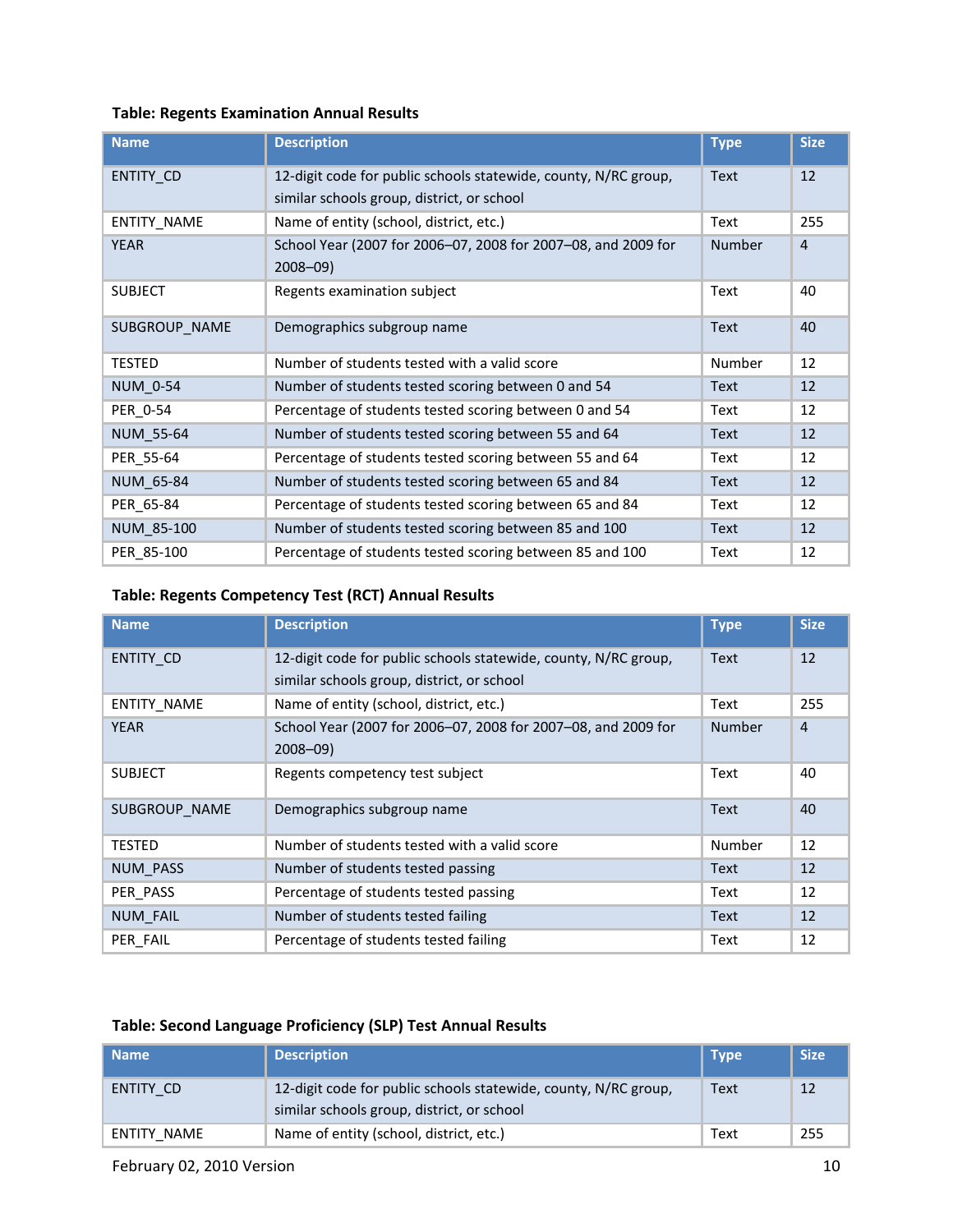| <b>Name</b>     | <b>Description</b>                                                           | <b>Type</b>   | <b>Size</b>    |
|-----------------|------------------------------------------------------------------------------|---------------|----------------|
| <b>YEAR</b>     | School Year (2007 for 2006-07, 2008 for 2007-08, and 2009 for<br>$2008 - 09$ | <b>Number</b> | $\overline{4}$ |
| <b>SUBJECT</b>  | Second language proficiency test subject                                     | Text          | 40             |
| SUBGROUP NAME   | Demographics subgroup name                                                   | <b>Text</b>   | 40             |
| <b>TESTED</b>   | Number of students tested with a valid score                                 | Number        | 12             |
| <b>NUM PASS</b> | Number of students tested passing                                            | <b>Text</b>   | 12             |
| PER PASS        | Percentage of students tested passing                                        | Text          | 12             |
| <b>NUM FAIL</b> | Number of students tested failing                                            | <b>Text</b>   | 12             |
| PER FAIL        | Percentage of students tested failing                                        | Text          | 12             |

#### <span id="page-10-1"></span>**Table: New York State English as a Second Language Achievement Test (NYSESLAT) Annual Results**

| <b>Name</b>      | <b>Description</b>                                                                                                    | <b>Type</b>   | <b>Size</b> |
|------------------|-----------------------------------------------------------------------------------------------------------------------|---------------|-------------|
| ENTITY_CD        | 12-digit code for public schools statewide, county, N/RC group,<br>similar schools group, district, or school         | <b>Text</b>   | 12          |
| ENTITY_NAME      | Name of entity (school, district, etc.)                                                                               | Text          | 255         |
| <b>YEAR</b>      | School Year (2007 for 2006-07, 2008 for 2007-08, and 2009 for<br>$2008 - 09$                                          | <b>Number</b> | 4           |
| <b>SUBJECT</b>   | NYSESLAT subject and grade range (LS K-1 for Listening and<br>Speaking K-1, RW_K-1 for Reading and Writing K-1, etc.) | Text          | 40          |
| SUBGROUP NAME    | Demographics subgroup name                                                                                            | <b>Text</b>   | 40          |
| TESTED           | Number of students tested with a valid score                                                                          | Number        | 12          |
| <b>NUM BEGIN</b> | Number of students tested scoring at the Beginning Level                                                              | <b>Text</b>   | 12          |
| PER BEGIN        | Percentage of students tested scoring at the Beginning Level                                                          | Text          | 12          |
| NUM INTERM       | Number of students tested scoring at the Intermediate Level                                                           | <b>Text</b>   | 12          |
| PER INTERM       | Percentage of students tested scoring at the Intermediate Level                                                       | Text          | 12          |
| NUM ADV          | Number of students tested scoring at the Advanced Level                                                               | <b>Text</b>   | 12          |
| PER_ADV          | Percentage of students tested scoring at the Advanced Level                                                           | Text          | 12          |
| NUM_PROF         | Number of students tested scoring at the Proficient Level                                                             | <b>Text</b>   | 12          |
| PER_PROF         | Percentage of students tested scoring at the Proficient Level                                                         | Text          | 12          |

## <span id="page-10-0"></span>**Table: New York State Alternate Assessment (NYSAA) Annual Results**

| <b>Name</b>        | <b>Description</b>                                                                                            | <b>Type</b>   | <b>Size</b>    |
|--------------------|---------------------------------------------------------------------------------------------------------------|---------------|----------------|
| ENTITY CD          | 12-digit code for public schools statewide, county, N/RC group,<br>similar schools group, district, or school | <b>Text</b>   | 12             |
| <b>ENTITY NAME</b> | Name of entity (school, district, etc.)                                                                       | Text          | 255            |
| <b>YEAR</b>        | School Year (2008 for 2007-08 and 2009 for 2008-09)                                                           | <b>Number</b> | $\overline{4}$ |
| <b>SUBJECT</b>     | New York State Alternate Assessment subject                                                                   | Text          | 40             |
| SUBGROUP NAME      | Demographics subgroup name (All Students only)                                                                | <b>Text</b>   | 40             |
| <b>TESTED</b>      | Number of students tested with a valid score                                                                  | Number        | 12             |
| LEVEL1 COUNT       | Number of students scoring at Level 1                                                                         | <b>Text</b>   | 12             |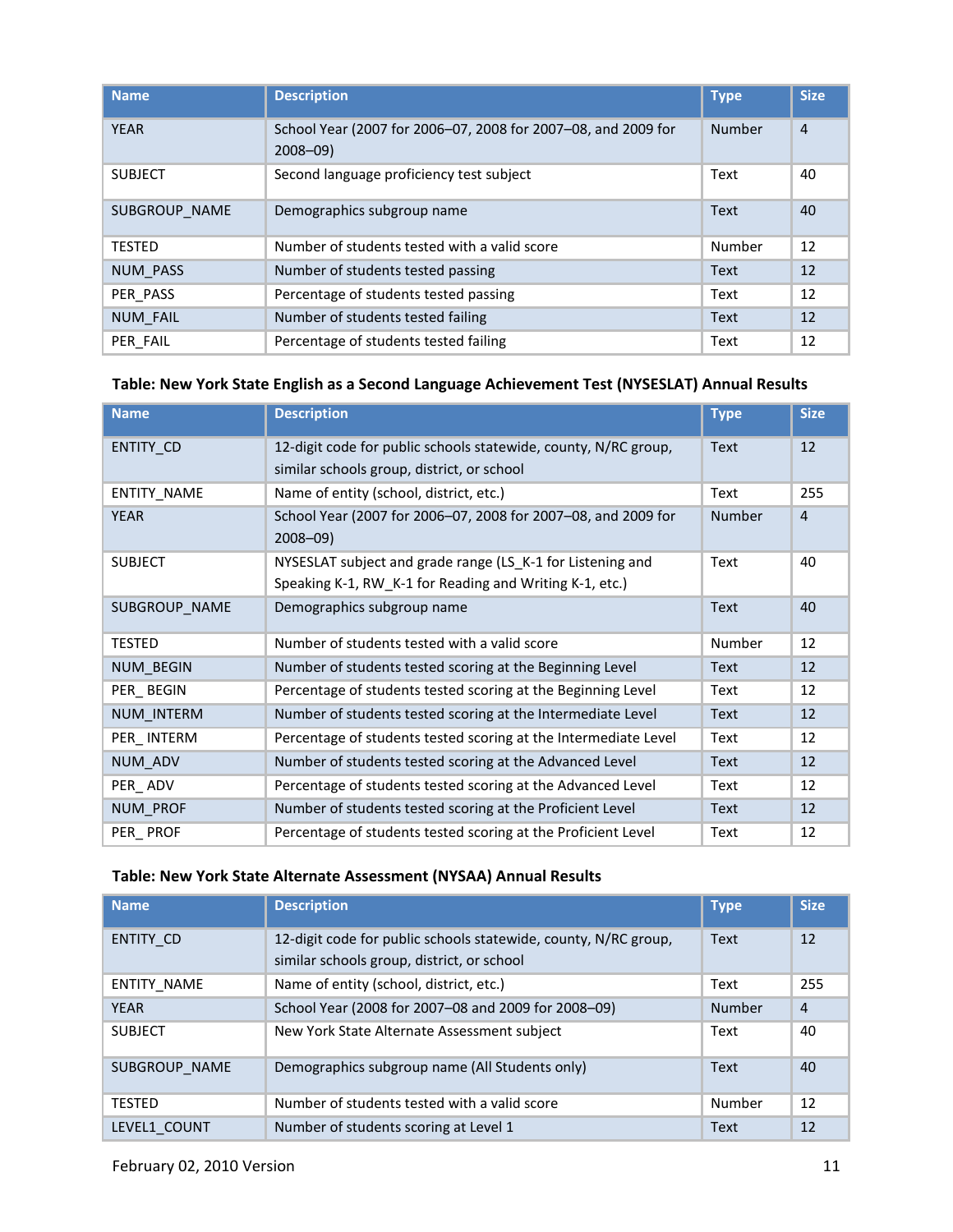| <b>Name</b>      | <b>Description</b>                     | <b>Type</b> | Size: |
|------------------|----------------------------------------|-------------|-------|
| LEVEL1 PERTESTED | Percent of students scoring at Level 1 | Text        | 12    |
| LEVEL2 COUNT     | Number of students scoring at Level 2  | <b>Text</b> | 12    |
| LEVEL2_PERTESTED | Percent of students scoring at Level 2 | Text        | 12    |
| LEVEL3 COUNT     | Number of students scoring at Level 3  | <b>Text</b> | 12    |
| LEVEL3 PERTESTED | Percent of students scoring at Level 3 | Text        | 12    |
| LEVEL4 COUNT     | Number of students scoring at Level 4  | <b>Text</b> | 12    |
| LEVEL4 PERTESTED | Percent of students scoring at Level 4 | Text        | 12    |

## <span id="page-11-1"></span>**Table: High School Completers**

| <b>Name</b>        | <b>Description</b>                                                                                            | <b>Type</b>   | <b>Size</b> |
|--------------------|---------------------------------------------------------------------------------------------------------------|---------------|-------------|
| <b>ENTITY CD</b>   | 12-digit code for public schools statewide, county, N/RC group,<br>similar schools group, district, or school | Text          | 12          |
| ENTITY_NAME        | Name of entity (school, district, etc.)                                                                       | Text          | 255         |
| <b>YEAR</b>        | School Year (2007 for 2006–07, 2008 for 2007–08, and 2009 for<br>$2008 - 09$                                  | <b>Number</b> | 4           |
| SUBGROUP_NAME      | Demographics subgroup name                                                                                    | Text          | 40          |
| <b>HSGraduates</b> | Number of students who earned a local or Regents diploma<br>during the school year                            | <b>Text</b>   | 12          |
| RegentsDiplomas    | Number of students who earned a Regents diploma during the<br>school year                                     | Text          | 12          |
| PER RegDipl        | Percentage of HSGraduates who earned Regents diplomas                                                         | <b>Text</b>   | 12          |
| RegDipAdvDesig     | Number of students who earned a Regents diploma with<br>advanced designation during the school year           | Text          | 12          |
| PER RegDipAdvDeg   | Percentage of HSGraduates who earned a Regents diploma with<br>advanced designation during the school year    | <b>Text</b>   | 12          |
| <b>IEPDiplomas</b> | Number of students who earned an IEP diploma                                                                  | Text          | 12          |

# <span id="page-11-0"></span>**Table: High School Noncompleters**

| <b>Name</b>      | <b>Description</b>                                                                                               | <b>Type</b>   | <b>Size</b>    |
|------------------|------------------------------------------------------------------------------------------------------------------|---------------|----------------|
| <b>ENTITY CD</b> | 12-digit code for public schools statewide,<br>county, N/RC group, similar schools group,<br>district, or school | <b>Text</b>   | 12             |
| ENTITY NAME      | Name of entity (school, district, etc.)                                                                          | Text          | 255            |
| <b>YEAR</b>      | School Year (2007 for 2006-07, 2008 for 2007-<br>08, and 2009 for 2008-09)                                       | <b>Number</b> | $\overline{4}$ |
| SUBGROUP NAME    | Demographics subgroup name                                                                                       | Text          | 40             |
| <b>DROPOUT</b>   | Number of students who dropped out                                                                               | <b>Text</b>   | 12             |
| PER DROPOUT      | Percent of students who dropped out                                                                              | Text          | 12             |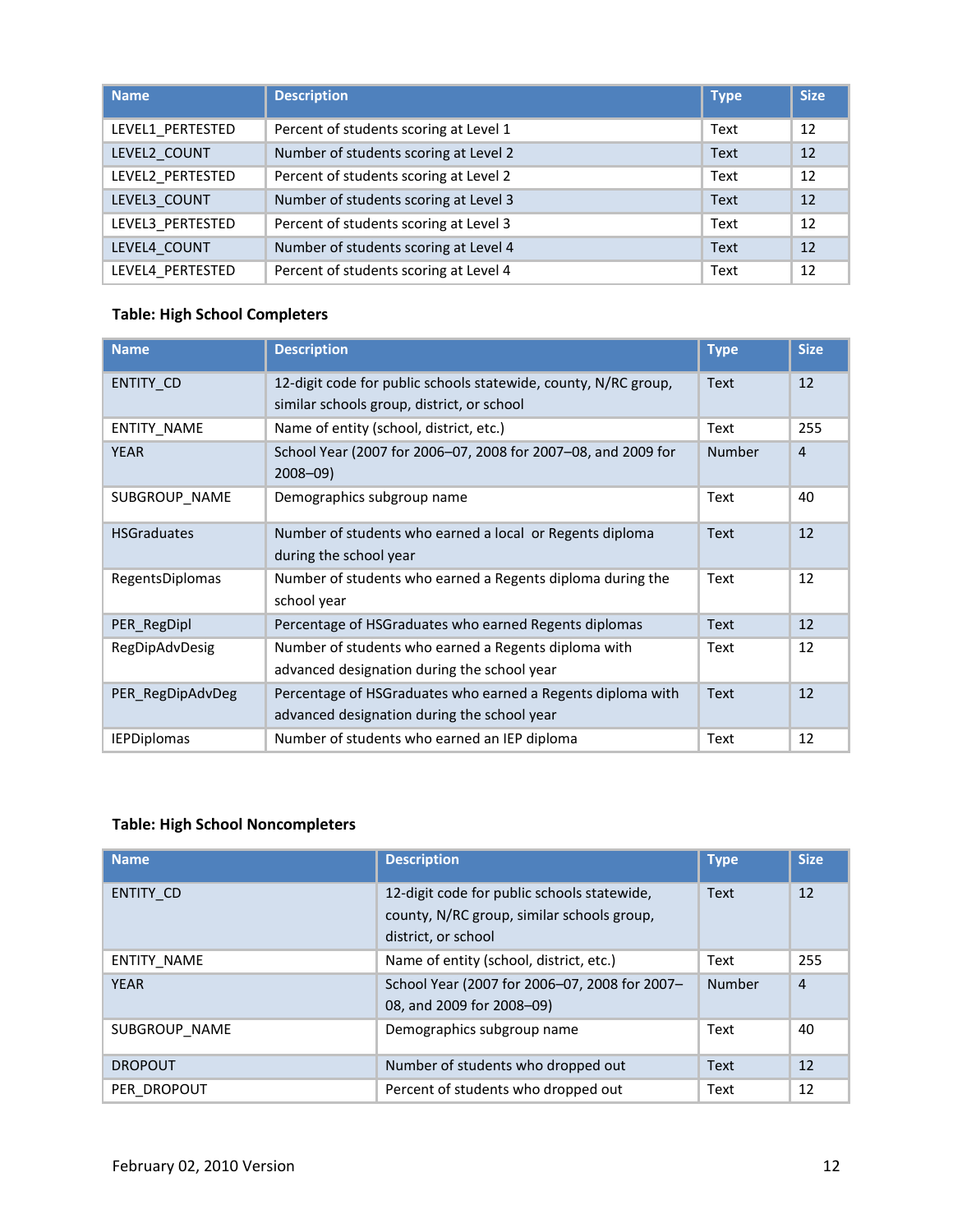| <b>Name</b>           | <b>Description</b>                                                                              | <b>Type</b> | <b>Size</b> |
|-----------------------|-------------------------------------------------------------------------------------------------|-------------|-------------|
| <b>EQUIV</b>          | Number of students who entered an approved<br>high school equivalency preparation program       | Text        | 12          |
| PER EQUIV             | Percent of students who entered an approved<br>high school equivalency preparation program      | Text        | 12          |
| <b>TOTALNON</b>       | Number of noncompleters                                                                         | <b>Text</b> | 12          |
| PER TOTALNON          | Percent of noncompleters                                                                        | Text        | 12          |
| TOTAL ENROLLMENT BASE | Number enrolled in grades 9-12 (and ungraded<br>age 14 or older) as of BEDS day of current year | Text        | 12          |

## <span id="page-12-0"></span>**Table: High School Post-Graduation Plans of Completers**

| <b>Name</b>                             | <b>Description</b>                                                                                            | <b>Type</b>   | <b>Size</b>    |
|-----------------------------------------|---------------------------------------------------------------------------------------------------------------|---------------|----------------|
| ENTITY_CD                               | 12-digit code for public schools statewide, county,<br>N/RC group, similar schools group, district, or school | <b>Text</b>   | 12             |
| ENTITY_NAME                             | Name of entity (school, district, etc.)                                                                       | Text          | 255            |
| <b>YEAR</b>                             | School Year (2008 for 2007-08 and 2009 for 2008-09)                                                           | Number        | $\overline{4}$ |
| SUBGROUP NAME                           | Demographics subgroup name                                                                                    | Text          | 40             |
| NUM 4YR COLLEGE IN STATE                | Number of high school graduates who planned to<br>enroll in four-year colleges in NYS                         | Number        | 12             |
| PER_4YR_COLLEGE_IN_STATE                | Percent of high school graduates who planned to<br>enroll in four-year colleges in NYS                        | Number        | 12             |
| NUM_4YR_COLLEGE_OUT_STATE               | Number of high school graduates who planned to<br>enroll in four-year colleges outside NYS                    | Number        | 12             |
| PER_4YR_COLLEGE_OUT_STATE               | Percent of high school graduates who planned to<br>enroll in four-year colleges outside NYS                   | Number        | 12             |
| NUM_2YR_COLLEGE_IN_STATE                | Number of high school graduates who planned to<br>enroll in two-year colleges in NYS                          | Number        | 12             |
| PER 2YR COLLEGE IN STATE                | Percent of high school graduates who planned to<br>enroll in two-year colleges in NYS                         | Number        | 12             |
| NUM_2YR_COLLEGE_OUT_STATE               | Number of high school graduates who planned to<br>enroll in two-year colleges outside NYS                     | Number        | 12             |
| PER_2YR_COLLEGE_OUT_STATE               | Percent of high school graduates who planned to<br>enroll in two-year colleges outside NYS                    | Number        | 12             |
| NUM_POST_SECONDARY_IN_STA<br><b>TE</b>  | Number of high school graduates who planned to<br>enroll in other post-secondary institutions in NYS          | <b>Number</b> | 12             |
| PER_POST_SECONDARY_IN_STAT<br>F         | Percent of high school graduates who planned to<br>enroll in other post-secondary institutions in NYS         | Number        | 12             |
| NUM POST SECONDARY OUT S<br><b>TATE</b> | Number of high school graduates who planned to<br>enroll in other post-secondary institutions outside NYS     | Number        | 12             |
| PER_POST_SECONDARY_OUT_ST<br>ATE        | Percent of high school graduates who planned to<br>enroll in other post-secondary institutions outside NYS    | Number        | 12             |
| NUM MILITARY                            | Number of high school graduates who planned to<br>enlist in the military                                      | Number        | 12             |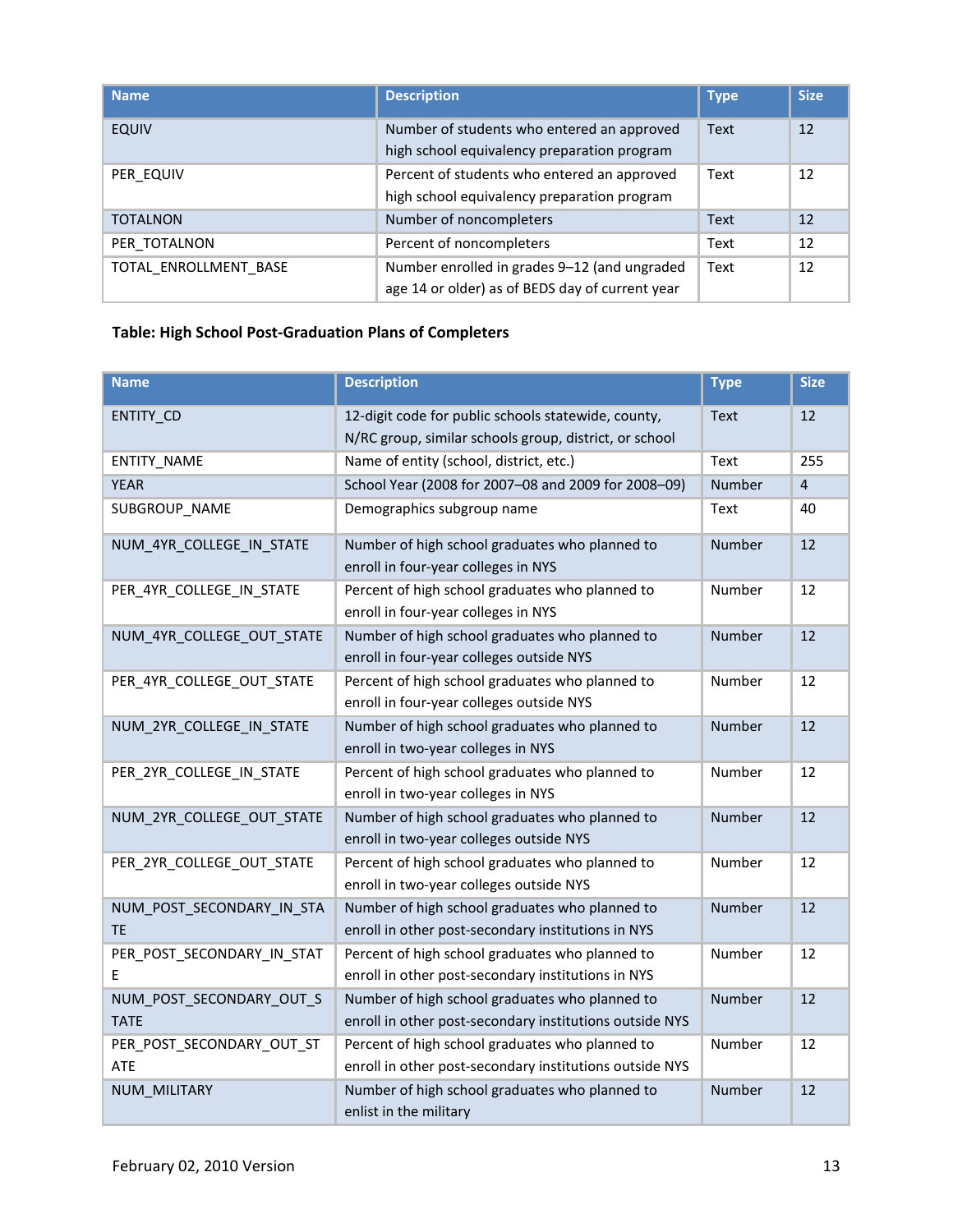| <b>Name</b>        | <b>Description</b>                                                                                                                                                                                                                                                                                        | <b>Type</b>   | <b>Size</b> |
|--------------------|-----------------------------------------------------------------------------------------------------------------------------------------------------------------------------------------------------------------------------------------------------------------------------------------------------------|---------------|-------------|
| PER_MILITARY       | Percent of high school graduates who planned to enlist<br>in the military                                                                                                                                                                                                                                 | Number        | 12          |
| NUM_EMPLOYMENT     | Number of high school graduates who planned to<br>pursue employment                                                                                                                                                                                                                                       | Number        | 12          |
| PER EMPLOYMENT     | Percent of high school graduates who planned to<br>pursue employment                                                                                                                                                                                                                                      | Number        | 12          |
| NUM_ADULT_SERVICES | Number of high school graduates with disabilities who<br>plan to attend programs such as vocational<br>rehabilitation and other programs operated by various<br>profit and non-profit agencies that provide training<br>and support for activities of daily living for individuals<br>with disabilities.  | <b>Number</b> | 12          |
| PER_ADULT_SERVICES | Percent of high school graduates with disabilities who<br>plan to attend programs such as vocational<br>rehabilitation and other programs operated by various<br>profit and non-profit agencies that provide training<br>and support for activities of daily living for individuals<br>with disabilities. | Number        | 12          |
| NUM_OTHER          | Number of high school graduates with a known plan<br>that is not specified above.                                                                                                                                                                                                                         | Number        | 12          |
| PER_OTHER          | Percent of high school graduates with a known plan<br>that is not specified above.                                                                                                                                                                                                                        | Number        | 12          |
| NUM_UNKNOWN        | Number of high school graduates who have not<br>enrolled in 4-year, 2-year, or other postsecondary<br>colleges, have not enlisted in the military, and are not<br>employed are not attending adult services programs or<br>whose status is unknown                                                        | <b>Number</b> | 12          |
| PER_UNKNOWN        | Percent of high school graduates who have not<br>enrolled in 4-year, 2-year, or other postsecondary<br>colleges, have not enlisted in the military, and are not<br>employed are not attending adult services programs or<br>whose status is unknown                                                       | Number        | 12          |

# <span id="page-13-1"></span>**Table: Financial Information**

| <b>Name</b>        | <b>Description</b>                                                            | <b>Type</b> | <b>Size</b>    |
|--------------------|-------------------------------------------------------------------------------|-------------|----------------|
| ENTITY CD          | 12-digit code for public schools statewide,<br>district, or school            | <b>Text</b> | 12             |
| <b>ENTITY NAME</b> | Name of entity (statewide, district, or school)                               | Text        | 255            |
| <b>YEAR</b>        | Fiscal Year (2007 for 2006-07, 2008 for 2007-<br>08, and 2009 and 2008-09)    | Number      | $\overline{4}$ |
| PUB ASSIS          | Estimated percentage of students from families<br>receiving public assistance | Text        | 12             |

## <span id="page-13-0"></span>**Table: Career and Technical Education Programs**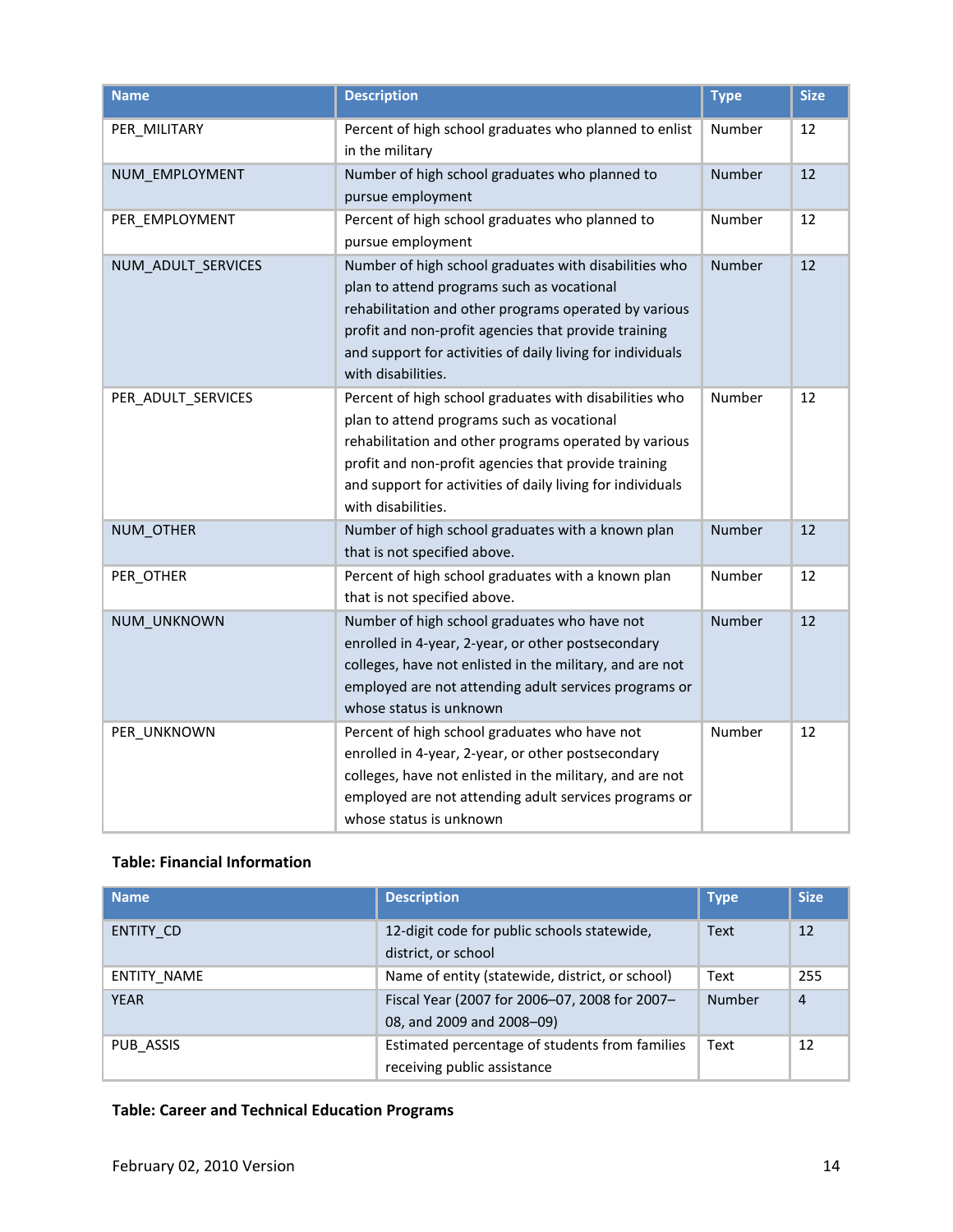| <b>Name</b>          | <b>Description</b>                                                                                         | <b>Type</b> | <b>Size</b>    |
|----------------------|------------------------------------------------------------------------------------------------------------|-------------|----------------|
| ENTITY_CD            | 12-digit code for public schools statewide<br>and districts                                                | <b>Text</b> | 12             |
| <b>ENTITY NAME</b>   | Name of entity (statewide, district)                                                                       | Text        | 255            |
| <b>YEAR</b>          | School Year (2008 for 2007-08 and 2009 for<br>$2008 - 09$                                                  | Number      | $\overline{4}$ |
| NUM_COM_PROG         | Number of students who completed the CTE<br>program                                                        | Text        | 40             |
| NUM_PASS_REG         | Number of students who completed the CTE<br>program who passed Regents exams                               | Text        | 12             |
| PER_PASS_REG         | Percent of students who completed the CTE<br>program who passed Regents exams                              | Text        | 12             |
| <b>NUM_75</b>        | Number of students who completed the CTE<br>program who had a course average of 75% or<br>more             | Text        | 12             |
| <b>PER_75</b>        | Percent of students who completed the CTE<br>program who had a course average of 75% or<br>more            | Text        | 12             |
| NUM_HSDIP            | Number of students who completed the CTE<br>program who attained a high school diploma<br>or equivalent    | Text        | 12             |
| PER_HSDIP            | Percent of students who completed the CTE<br>program who attained a high school diploma<br>or equivalent   | Text        | 12             |
| NUM_KNOWN_STAT       | Number of students who completed the CTE<br>program whose status is known                                  | Text        | 12             |
| PER_KNOWN_STAT       | Percent of students who completed the CTE<br>program whose status is known                                 | Text        | 12             |
| NUM_PLACED           | Number of students who completed the CTE<br>program whose status is known who were<br>successfully placed  | <b>Text</b> | 12             |
| PER_PLACED           | Percent of students who completed the CTE<br>program whose status is known who were<br>successfully placed | Text        | 12             |
| NUM_NONTRAD          | Number of students, regardless of gender,<br>who were enrolled in nontraditional<br>programs               | Text        | 12             |
| NUM_NONTRAD_UNDERREP | Number of students of underrepresented<br>gender who were enrolled in nontraditional<br>programs           | Text        | 12             |
| PER_NONTRAD_UNDERREP | Percent of students of underrepresented<br>gender who were enrolled in nontraditional<br>programs          | <b>Text</b> | 12             |
| NUM_NONTRAD_COMP     | Number of students, regardless of gender,<br>who completed nontraditional programs                         | Text        | 12             |